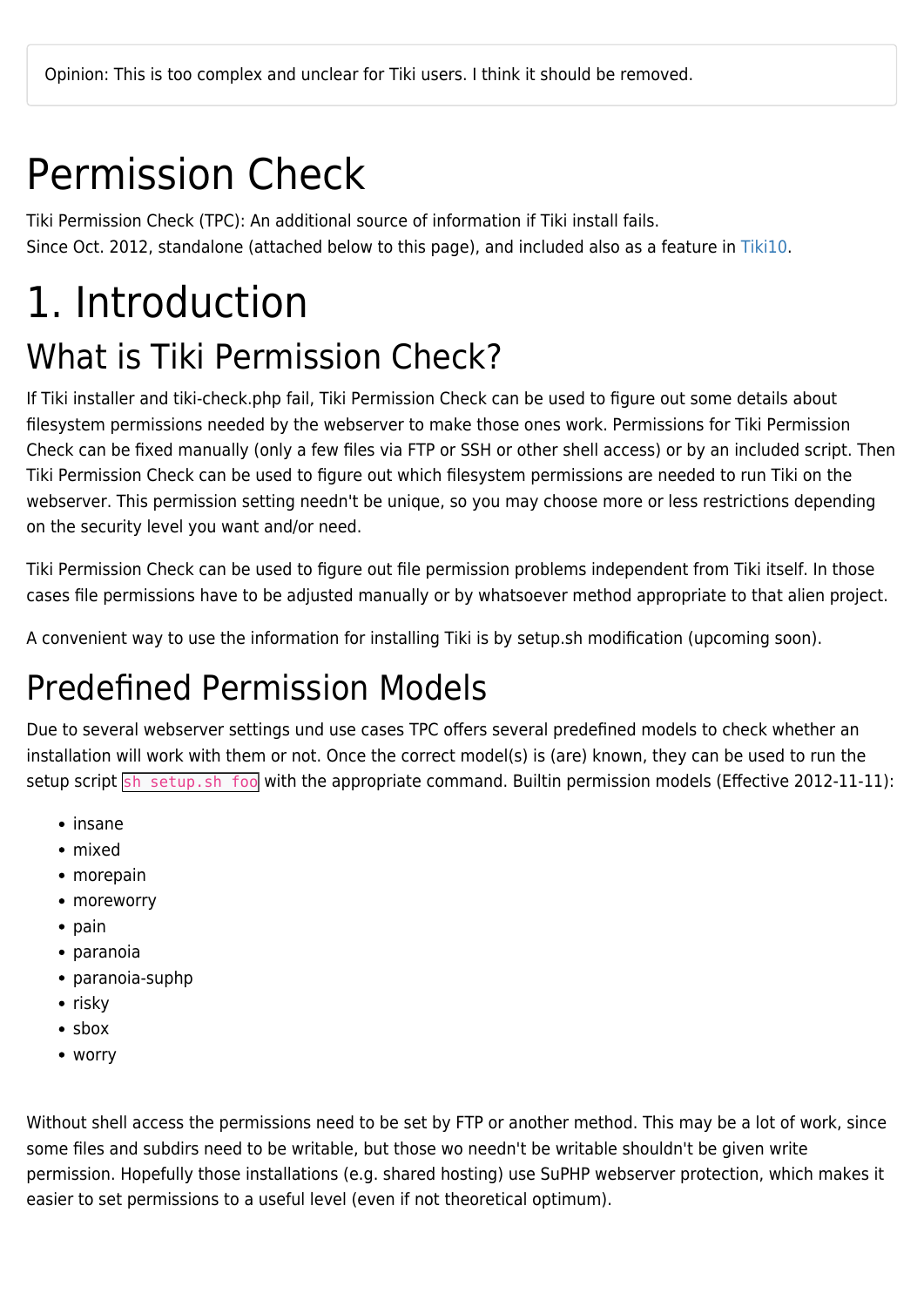### Where is it available?

Tiki Permission Check is available in trunk and as standalone download. It will be available in Tiki10 (Effective 2012-10-22). Standalone version will (at least: should) work with any version of Tiki. At the bottom of this page there is an alpha version attached.

Bleeding edge code is at:

- <https://svn.code.sf.net/p/tikiwiki/code/trunk/permissioncheck/>
- <https://svn.code.sf.net/p/tikiwiki/code/branches/12.x/permissioncheck/>
- <https://svn.code.sf.net/p/tikiwiki/code/branches/11.x/permissioncheck/>
- <https://svn.code.sf.net/p/tikiwiki/code/branches/10.x/permissioncheck/>

# 2. Enable and Disable Tiki Permission Check

An important issue is to enable and disable Tiki Permission Check. Once you've got the information you need it is strongly recommended to disable it, because some subdirectories are set world writable for testing purposes and ownership (user/group) of files is exposed to the public (but you may use htaccess protection if possible, this depends on webserver's settings).

# 2.1. Usage of Tiki Permission Check with Shell

Use a shell like sh (or bash, dash) to run the script prepare permissioncheck.sh in Tiki's document root.

### 2.1.1. Set Script Permissions

In Tiki's document root: chmod 600 prepare\_permissioncheck.sh

#### 2.1.2. Set htaccess Permissions

If you need htaccess protection, copy permissioncheck/\_htaccess to permissioncheck/.htaccess.

In Tiki's document root:

chmod 644 permissioncheck/.htaccess

If **.htaccess** exists but is not readable by webserver, problems may occur.

This is done each time Tiki Permission Check is enabled or disabled by shell script. So in most cases you needn't do this manually.

You cannot use htaccess password protection when TPC is enabled, because TPC uses http requests to figure out the possible models. You need htaccess password protection only if you are beyond paranoia. In this case, you may delete the complete folder permissioncheck/ once Tiki is installed and runs. This deletion is without impact to Tiki. The shipped  $\sqrt{h_{\text{max}}}\$  contains pre-encoded user  $\sqrt{f_{\text{oo}}}$  with password  $\sqrt{h_{\text{or}}}$ .

### 2.1.3. Enable via Shell

In Tiki's document root: sh prepare permissioncheck.sh enable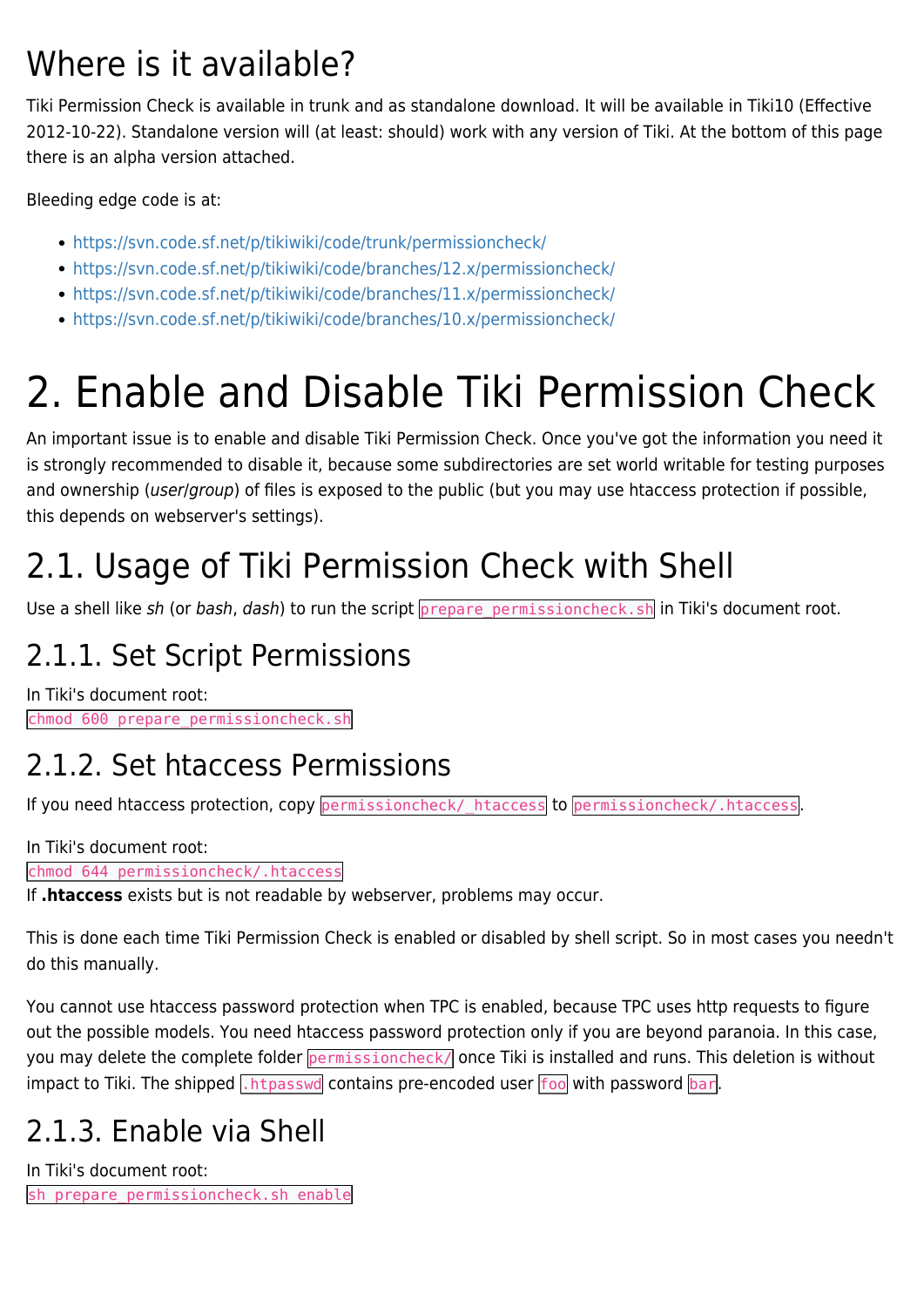### 2.1.4. Disable via Shell

In Tiki's document root:

sh prepare permissioncheck.sh disable

# 2.2. Usage of Tiki Permission Check with FTP

Setting permissions without shell access is kind of annoying. You may set local file permissions and upload them or you set file permissions via FTP (in both cases: **enable**/**disable**). In addition, you need to copy permissioncheck/yes.bin to permissioncheck/permission\_granted.bin to **enable** and copy permissioncheck/no.bin to permissioncheck/permission\_granted.bin to **disable** Tiki Permission Check (in both cases: then FTP upload permissioncheck/permission\_granted.bin).

### 2.2.1. General Settings via FTP chmod

|           |     | chmod 755 permissioncheck                                     |
|-----------|-----|---------------------------------------------------------------|
|           |     | chmod 644 permissioncheck/check.php                           |
|           |     | chmod 644 permissioncheck/functions.php.inc                   |
| chmod 600 |     | permissioncheck/ htaccess                                     |
| chmod     | 644 | permissioncheck/.htaccess if it exists                        |
| chmod     | 600 | permissioncheck/ htpasswd                                     |
| chmod     | 600 | permissioncheck/.htpasswd                                     |
|           |     | chmod 644 permissioncheck/index.php                           |
| chmod 444 |     | permissioncheck/no.bin                                        |
| chmod 444 |     | permissioncheck/permission print.php.inc                      |
|           |     | chmod 644 permissioncheck/permission granted.bin              |
| chmod 644 |     | permissioncheck/permission granted.php.inc                    |
| chmod     | 644 | permissioncheck/usecases.php.inc                              |
| chmod     | 644 | permissioncheck/usecases.bin                                  |
|           |     | chmod 644 permissioncheck/usecases.txt (will become obsolete) |
|           |     | chmod 444 permissioncheck/yes.bin                             |
|           |     |                                                               |

#### **Set htaccess Permissions**

If Tiki Permission Check is protected by an existing **.htaccess** in permissioncheck/, in Tiki's document root: chmod 644 permissioncheck/.htaccess

If .htaccess exists but is not readable by webserver, problems may occur. You don't really need .htaccess and Tiki Permission Check does not work properly with password protection when it is enabled.

#### 2.2.2. Enable via FTP chmod

create permissioncheck/new\_htaccess (with arbitrary content), copy permissioncheck/yes.bin to

permissioncheck/permission granted.bin and upload both, change file permissions at FTP server as follows: chmod 644 permissioncheck/create\_new\_htaccess.php

- chmod 777 permissioncheck/insane
- chmod 777 permissioncheck/insane/check.php
- chmod 700 permissioncheck/mixed
- chmod 660 permissioncheck/mixed/check.php
- chmod 705 permissioncheck/morepain
- chmod 606 permissioncheck/morepain/check.php
- chmod 705 permissioncheck/moreworry
- chmod 604 permissioncheck/moreworry/check.php
- chmod 666 permissioncheck/new\_htaccess
- chmod 701 permissioncheck/pain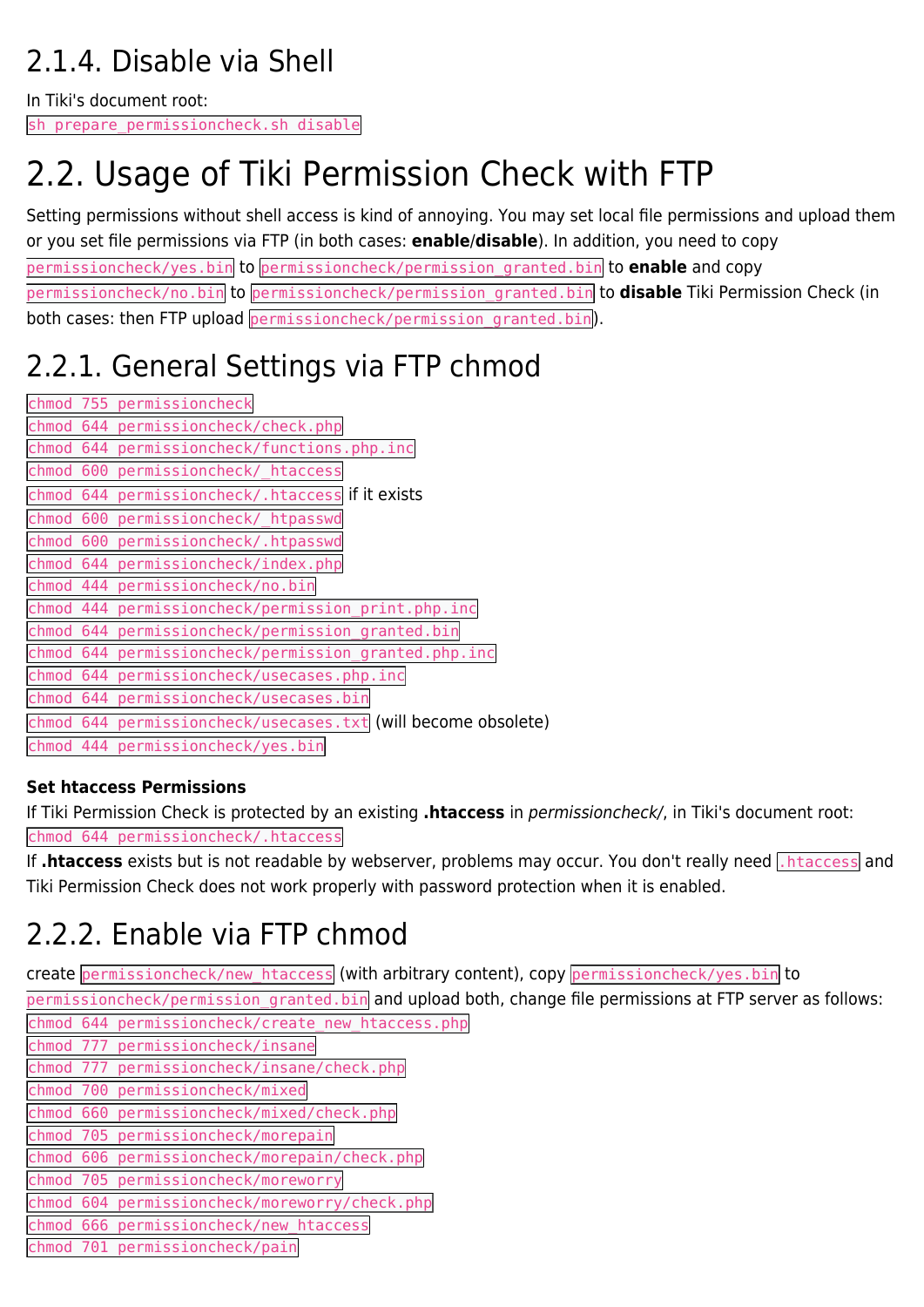|  | chmod 606 permissioncheck/pain/check.php           |
|--|----------------------------------------------------|
|  | chmod 770 permissioncheck/paranoia                 |
|  | chmod 600 permissioncheck/paranoia/check.php       |
|  | chmod 701 permissioncheck/paranoia-suphp           |
|  | chmod 600 permissioncheck/paranoia-suphp/check.php |
|  | chmod 775 permissioncheck/risky                    |
|  | chmod 664 permissioncheck/risky/check.php          |
|  | chmod 500 permissioncheck/sbox                     |
|  | chmod 600 permissioncheck/sbox/check.php           |
|  | chmod 701 permissioncheck/worry                    |
|  | chmod 604 permissioncheck/worry/check.php          |

### 2.2.3. Disable via FTP chmod

copy permissioncheck/no.bin to permissioncheck/permission\_granted.bin and upload, change file permissions at FTP server as follows: chmod 000 permissioncheck/create\_new\_htaccess.php chmod 700 permissioncheck/insane chmod 600 permissioncheck/insane/check.php chmod 700 permissioncheck/mixed chmod 600 permissioncheck/mixed/check.php chmod 700 permissioncheck/morepain chmod 600 permissioncheck/morepain/check.php chmod 700 permissioncheck/moreworry chmod 600 permissioncheck/moreworry/check.php chmod 600 permissioncheck/new\_htaccess chmod 700 permissioncheck/pain chmod 600 permissioncheck/pain/check.php chmod 700 permissioncheck/paranoia chmod 600 permissioncheck/paranoia/check.php chmod 700 permissioncheck/paranoia-suphp chmod 600 permissioncheck/paranoia-suphp/check.php chmod 700 permissioncheck/risky chmod 600 permissioncheck/risky/check.php chmod 700 permissioncheck/sbox chmod 600 permissioncheck/sbox/check.php chmod 700 permissioncheck/worry chmod 600 permissioncheck/worry/check.php

# 3. Permission Overview: Examples

<http://example.org/permissioncheck/> <http://demo.tiki.org/pd/permissioncheck/> <http://demo.tiki.org/10x/permissioncheck/> <http://demo.tiki.org/trunk/permissioncheck/>

# 3.1. Use Tiki Permission Check

Visit your own Tiki installation's path /permissioncheck/ and you will see the TPC main page. You can replace the domain example.com with your own domain in the example above. When the page tells you it's disabled, you need to enable it. You should see all permission models, user, group and file permissions for those models and a hint whether this model works or not. Note the model names which seem to work, you'll need them.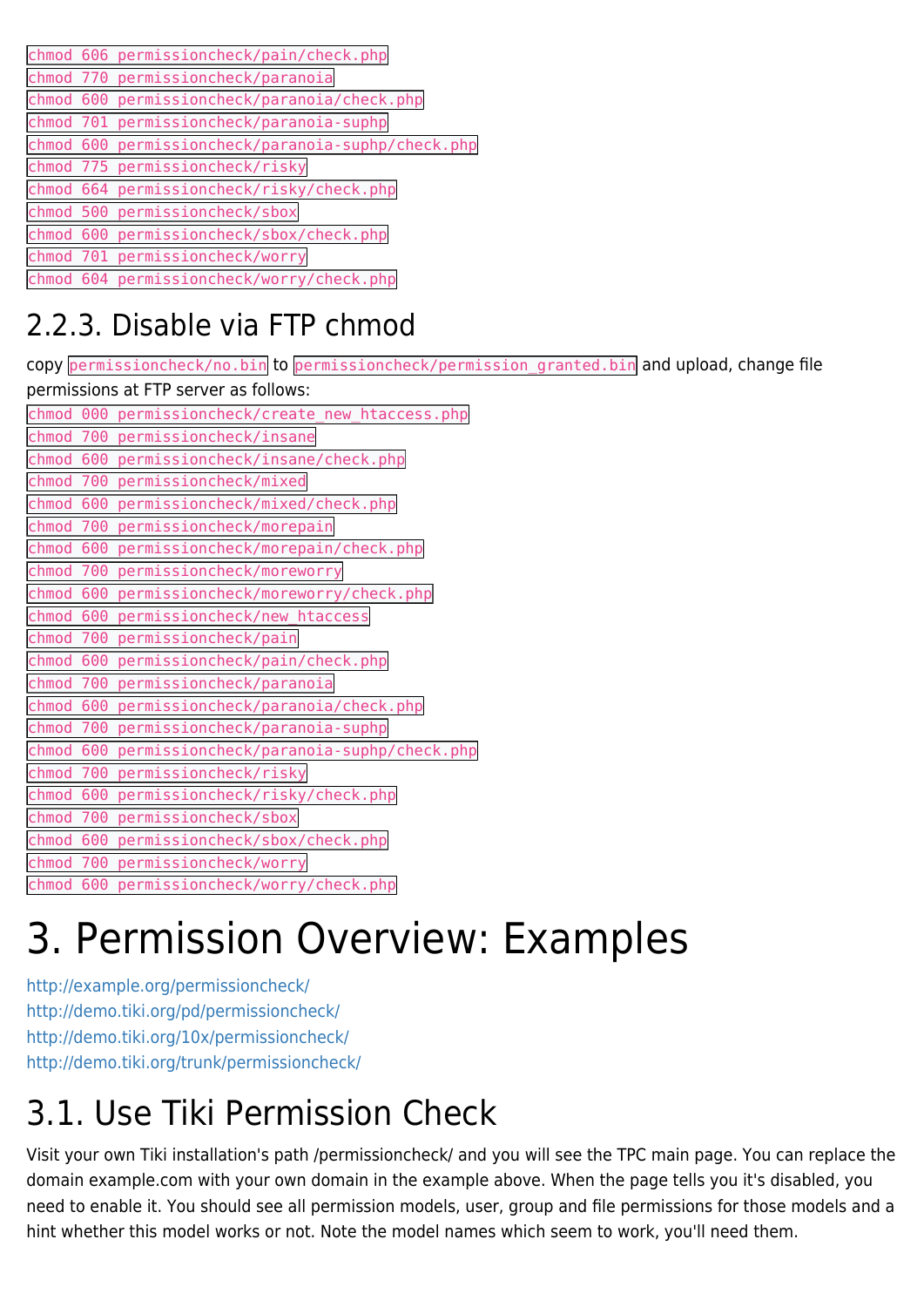# 4. Use Information From Tiki Permission Check

### 4.1. Shell Access

Go to your Tiki root directory and run the setup script with one of the model names which seem to work: sh setup.sh \$model

where you replace **\$model** with the name you noted before. If this model still does not work, try another one. If no model works, try all predefined models one by one and see what happens.

# 5. Commands of setup.sh

## 5.1. General Commands

- default
- menu
- nothing

#### 5.1.1. Composer

• composer

## 5.2. Classic Commands

- $\bullet$  fix
- open

# 5.3. Predefined Models

- insane
- morepain
- moreworry
- $\bullet$  pain
- paranoia
- paranoia-suphp
- $\cdot$  risky
- sbox
- worry

# 5.4. Fine Grained Permission Bits

#### 5.4.1. Complete Tiki Tree

- $\bullet$  gmr
- $q$ mw
- $\bullet$  gmx